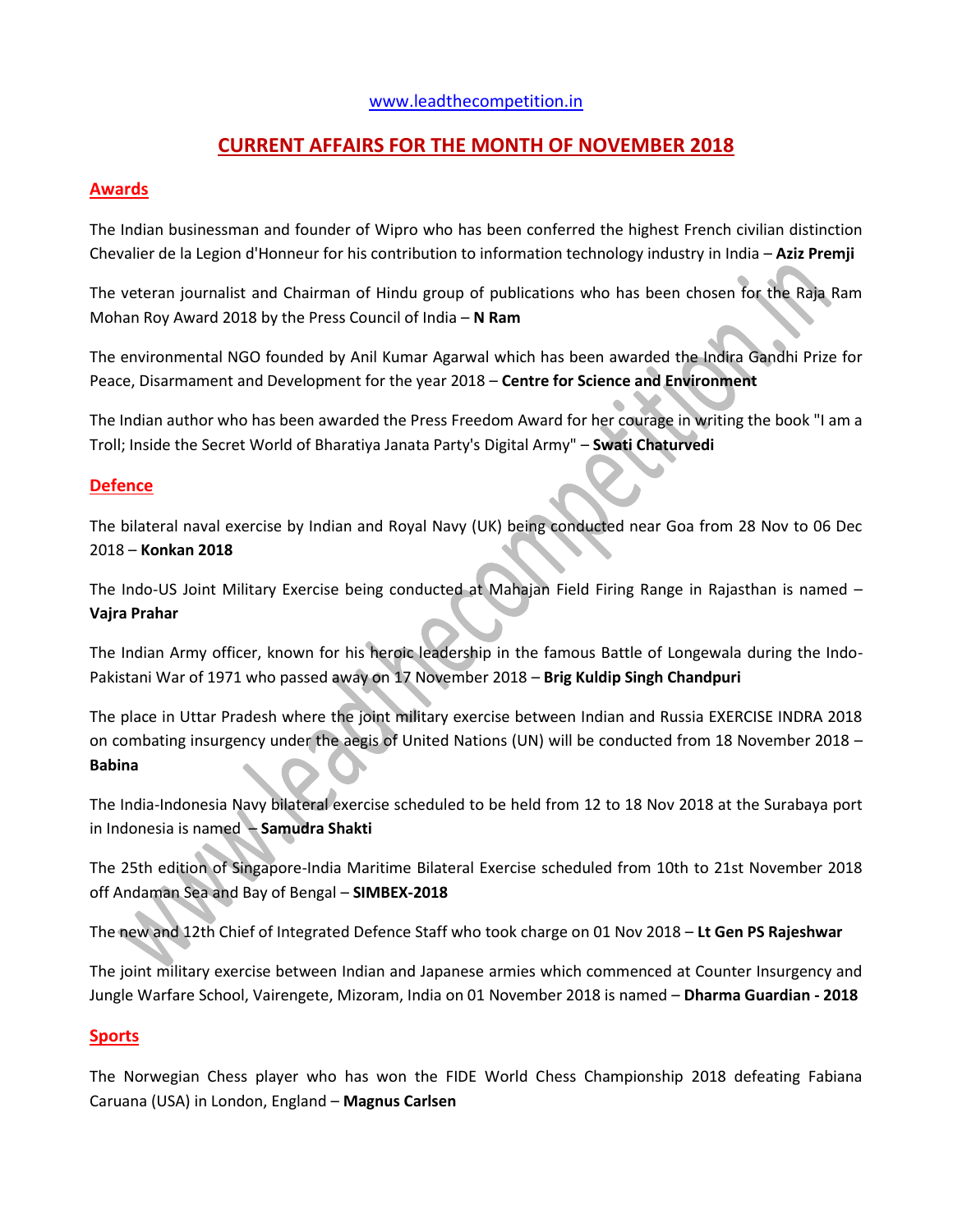The Chinese badminton player who has won the women's singles title in the Syed Modi International Badminton Championships defeating India's Saina Nehwal in the finals at Babu Banarasi Das Stadium in Lucknow – **Han Yue**

The Indian badminton player who has won the men's singles title in the Syed Modi International Badminton Championships defeating China's Guangzu Lu in the finals at Babu Banarasi Das Stadium in Lucknow – **Sameer Verma**

The contestant from Ukraine whom Indian boxer Mary Kom defeated in the finals at the World Boxing Championships to win her SIXTH gold in 48 kg category – **Hanna Okhota**

The Indian athlete and Asian Games gold medallist who has been made the country first youth ambassador by UNICEF – **Hima Das**

## **Persons**

The 1980-batch IAS officer who has been chosen to be the next Chief Election Commissioner from 02 December 2018 – **Sunil Arora**

The playback singer from Assam who has been appointed as the first Youth Advocate for the north-eastern region by the UNICEF to fight for child rights – **Nahid Afrin**

The former Union Railway Minister from 1991 to 1995 who passed away on 25 November 2018 – **CK Jaffer Sharief**

The Kannada actor and former Minister of State for Information and Broadcasting who passed away on 24 November 2018 – **Ambareesh**

The English actress and Emmy Award nominee for her role in STRANGER THINGS, who has been appointed as the Goodwill Ambassador by UNICEF (making her the youngest to become a goodwill ambassador) – **Millie Bobby Brown**

The well-known theatre, film personality and ad film maker who passed away on 17 November 2018 – **Alyque Padamsee**

The creator of iconic comic-book heroes including Spider-Man, the X-Men, Iron Man, Thor, the Hulk, the Fantastic Four, Black Panther, Daredevil, Doctor Strange and Ant-Man who passed away on 12 Nov 2018. – **Stan Lee**

The Union Parliamentary Affairs Minister and Minister of Chemicals and Fertilisers who passed away on 12 November 2018 – **Ananth Kumar**

The new Chairperson of Competition Commission of India appointed to replace Shri Sudhir Mittal – **Ashok Kumar Gupta**

The well-known actor who has resigned from the post of Chairmanship of Film and Television Institute of India – **Anupam Kher**

### **Places**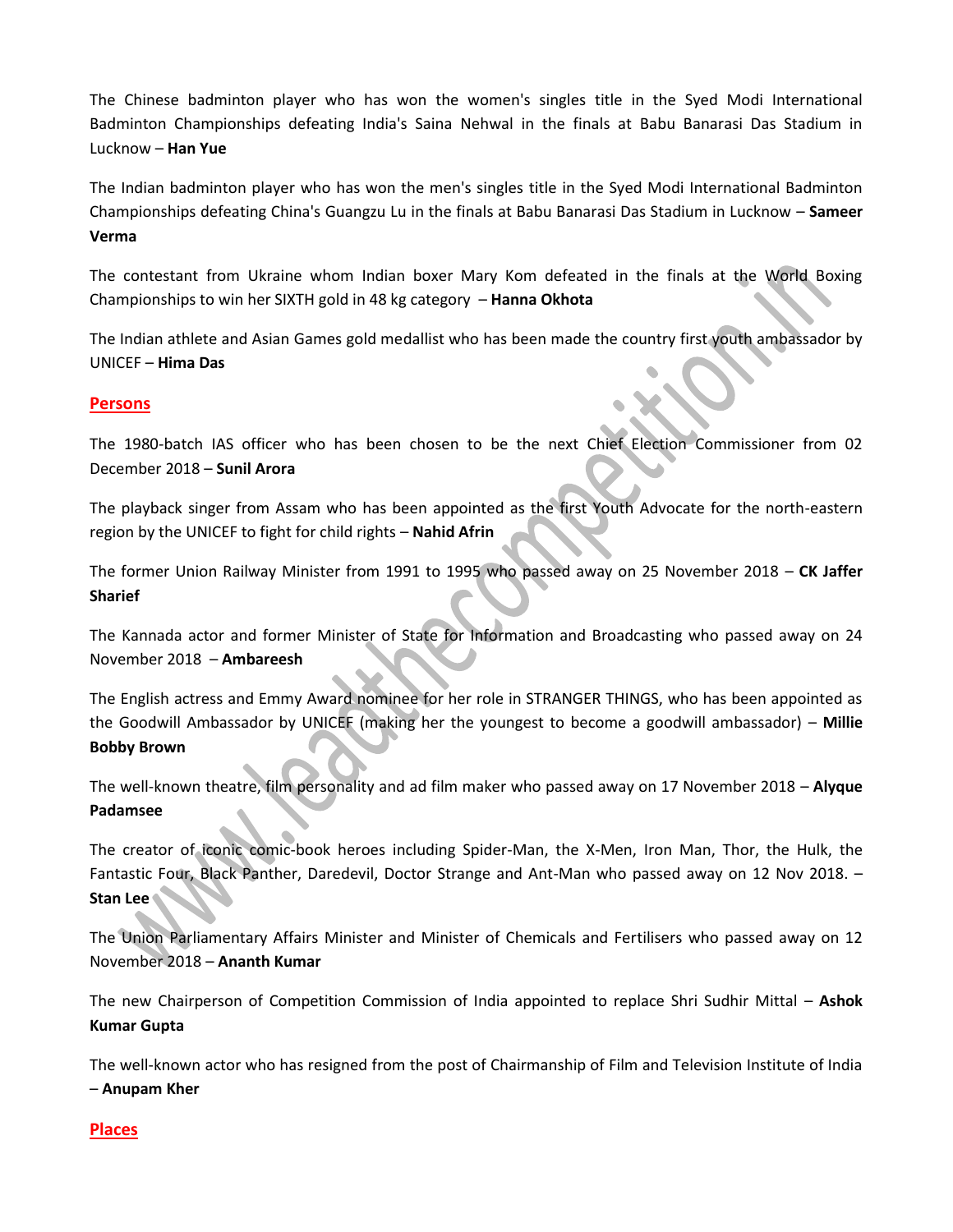The venue of 7th International Tourism Mart to be organised by the Ministry of Tourism, GoI from 22 to 24 November 2018 – **Agartala, Tripura**

The place in Goa where the foundation stone of All India Institute of Ayurveda, Yoga and Naturopathy was laid by Minister of state (I/C) for AYUSH Shri Shripad Naik – **Dhargal**

The city of Uttar Pradesh in which the Prime Minister inaugurated the first of the four multi-modal terminals on Ganga river as a part of Jal Marg Vikas project – **Varanasi**

The place in France where a World War - I memorial constructed by the Govt of India was inaugurated by the Vice-President of India, Shri Venkaiah Naidu – **Villers Guislain**

The place in Andhra Pradesh where setting up of a Central Tribal University has been approved by the Union Cabinet – **Reli, Vizianagaram**

The venue of Women of India Organic Festival 2018 held from 26 Oct to 04 Nov 2018 with the theme "Good For Women. Good For India. Good for You. – **New Delhi**

The venue of World Corporate Games for the year 2019 – **Doha, Qatar**

The countries which have announced their decision to join International Solar Alliance, an organisation initiated by India – **Japan and Botswana**

The airport in Odisha which has been renamed Veer Surendra Sai Airport as approved by the Union Cabinet – **Jharsuguda**

## **Themes and Days**

The theme of World Tolerance Summit held in Dubai, UAE from 16 to 18 Nov 18 in line with International Day for Tolerance on 16 November – **Prospering From Pluralism: Embracing Diversity through Innovation and Collaboration**

The theme of Aadi Mahotsav, a National Tribal Festival being held in Delhi from 16 to 30 Nov 2018 – **A Celebration of the Spirit of Tribal Culture, Craft, Cuisine and Commerce**

The day in November 2018 which has been chosen to be observed as Naturopathy Day the AYUSH Ministry of the Union Govt – **18 November**

## **Miscellaneous**

The spacecraft of NASA which has successfully landed on planet Mars touching down at Elysium Palinitia, after a six-month journey – **Insight**

The public sector enterprise which has been conferred the Miniratna status by the Govt of India – **National Projects Construction Corporation Ltd**

The former Prime Minister of India after whom the Uttarakhand Govt has decided to rename the Jolly Grant Airport at Dehradun – **Shri Atal Bihari Vajpayee**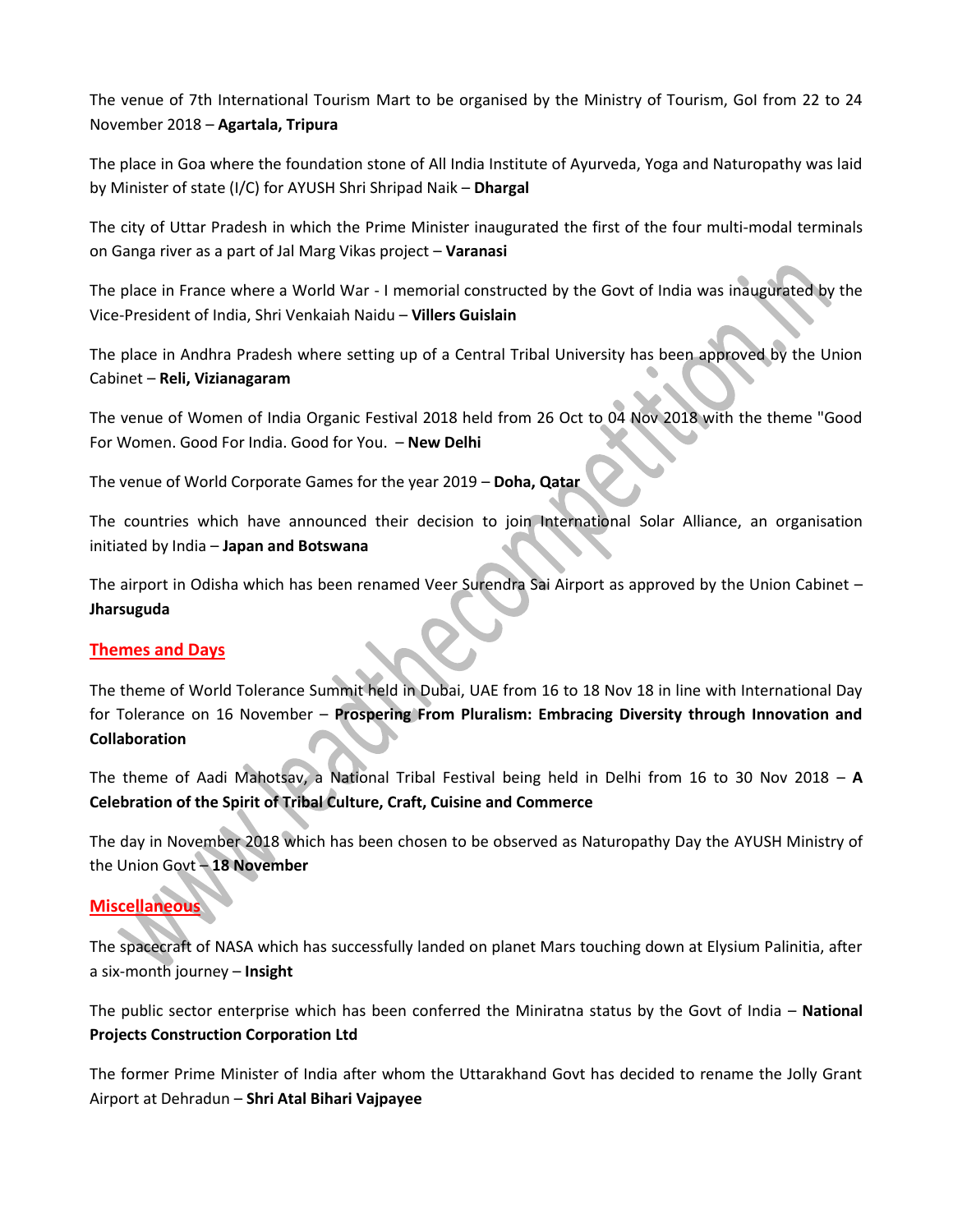The new framework instituted by Department of Defence Production with an airm to boost the Intellectual Property Rights culture in indigenous defence industry is named – **Mission Raksha Gyan Shakti**

The National Festival for Children of Child Care Institutions (CCIs) being conducted by the Ministry of Women and Child Development (MWCD) from 26 to 29 November 2018 – **Hausla 2018**

The word meaning 'poisonous' which has been selected as the Oxford Word of the Year 2018 – **Toxic**

The severe cyclonic storm that hit the eastern coast of Tamil Nadu causing loss of lives and property was named – **Cyclone Gaja**

The denomination in which the Govt has decided to issue a commemorative coin on the occasion of 75 anniversary of Netaji hoisting the tricolour at Port Blair on 30 Dec 1943 – **Rs. 75**

The international organisation which has stripped Myanmar's Aung San Suu Kyi of its 2009 Ambassador of Conscience Award for not speaking about violence against Rohingya muslim community – **Amnesty International**

India's first microprocessor designed by IIT Madras and fabricated at Semi-Conductor Laboratory of ISRO in Chandigarh is named – **Shakti**

India's first asymmetrical cable-stayed bridge (over river Yamuna) and with pylon height of 165 meters inaugurated by CM of Delhi, Shri Arvind Kejriwal is named – **Signature Bridge**

The rank of India in the Ease of Doing Business rankings released by the World Bank – **77**

### **38th India International Trade Fair**

Venue: **Pragati Maidan, New Delhi**

From 14 Nov to 27 Nov 2018

Partner country: **Afghanistan**

Focus country: **Nepal**

Focus State: **Jharkhand**

### **Launch of GSLV MkIII-D2**

GSLV Mk III-D2 - Geosynchronous Satellite Launch Vehicle Mark III

Launched on: 14 Nov 2018

Launched from: Satish Dhawan Space Centre (SDSC) SHAR, Sriharikota.

Satellite launched: 3423-kg GSAT-29 satellite

#### **Features of GSLV**

a. GSLV Mk III is a three-stage heavy lift launch vehicle.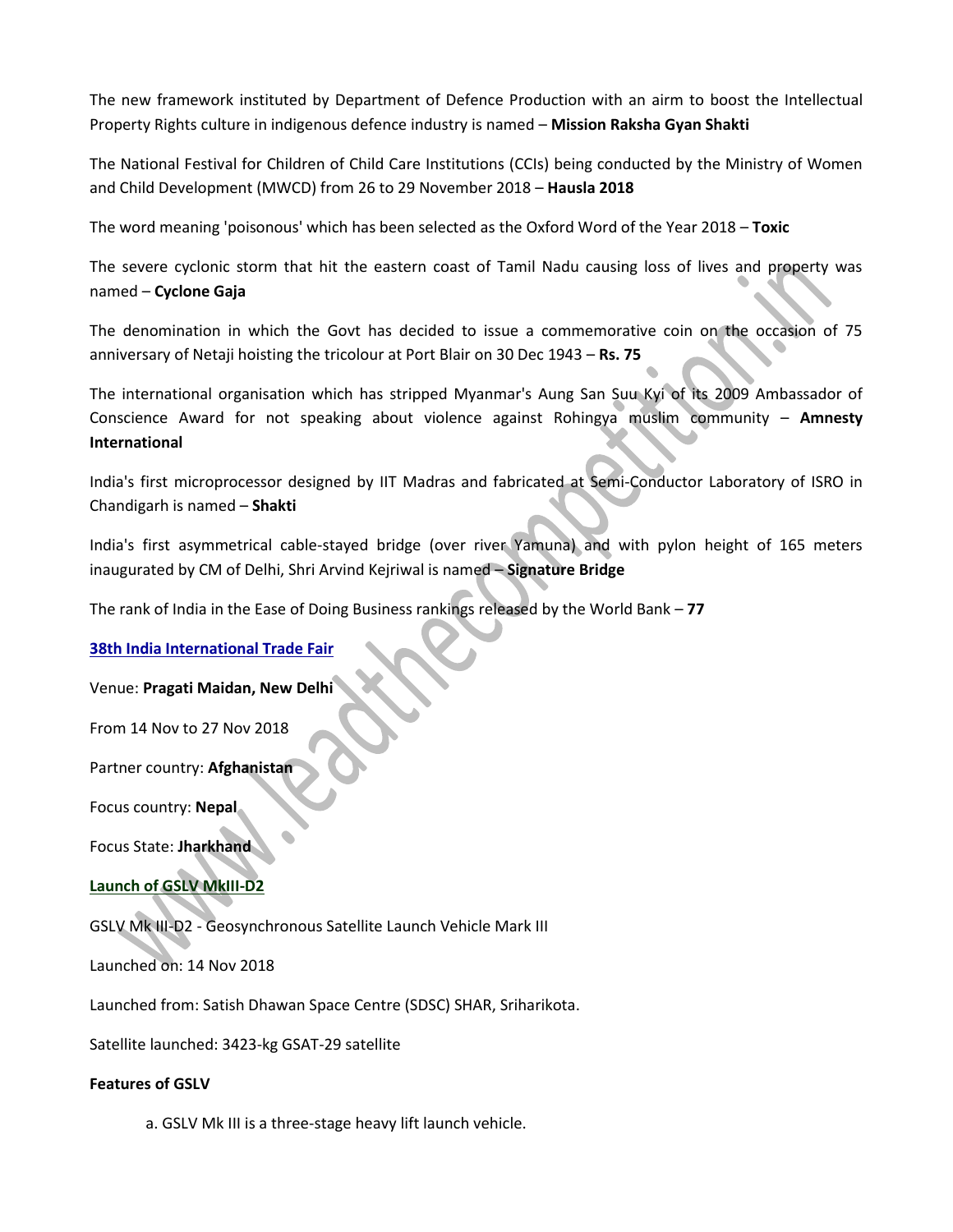b. Two massive boosters with solid propellant constitute the first stage, the core with liquid propellant form the second stage and the cryogenic engine completes the final stage.

#### **Features of GSAT-29**

a. GSAT-29 is a multiband, multi-beam communication satellite, intended to serve as test bed for several new and critical technologies.

b. Its Ku-band and Ka-band payloads are configured to cater to the communication requirements of users including those from remote areas especially from Jammu & Kashmir and North-Eastern regions of India.

Note: India has achieved significant milestone with this heaviest launcher lifting off the heaviest satellite from the Indian soil. Chandrayaan-2 and Gaganyaan missions will be launched by this heavy-lifter.

#### **Operation Greens**

Aim of Operation Greens: to stabilize the supply of Tomato, Onion and Potato(TOP) crops and to ensure availability of TOP crops throughout the country round the year without price volatility.

Outlay: Rs 500 crores

#### **The strategy**

a. Short term Price Stabilisation Measures

b. NAFED will be the Nodal Agency to implement price stabilisation measures. MoFPI will provide 50% of the subsidy on the following two components:

- c. Transportation of Tomato Onion Potato(TOP) Crops from production to storage;
- d. Hiring of appropriate storage facilities for TOP Crops;
- e. Long Term Integrated value chain development projects
- f. Capacity Building of FPOs & amp; their consortium
- g. Quality production

h. Post-harvest processing facilities

i. Agri-Logistics

- j. Marketing / Consumption Points
- k. Creation and Management of e-platform for demand and supply management of TOP Crops.

### **Important Days of November**

**Vigilance Awareness Week**: 29 October to 03 November 2016 Theme: Eradicate Corruption: Build a New India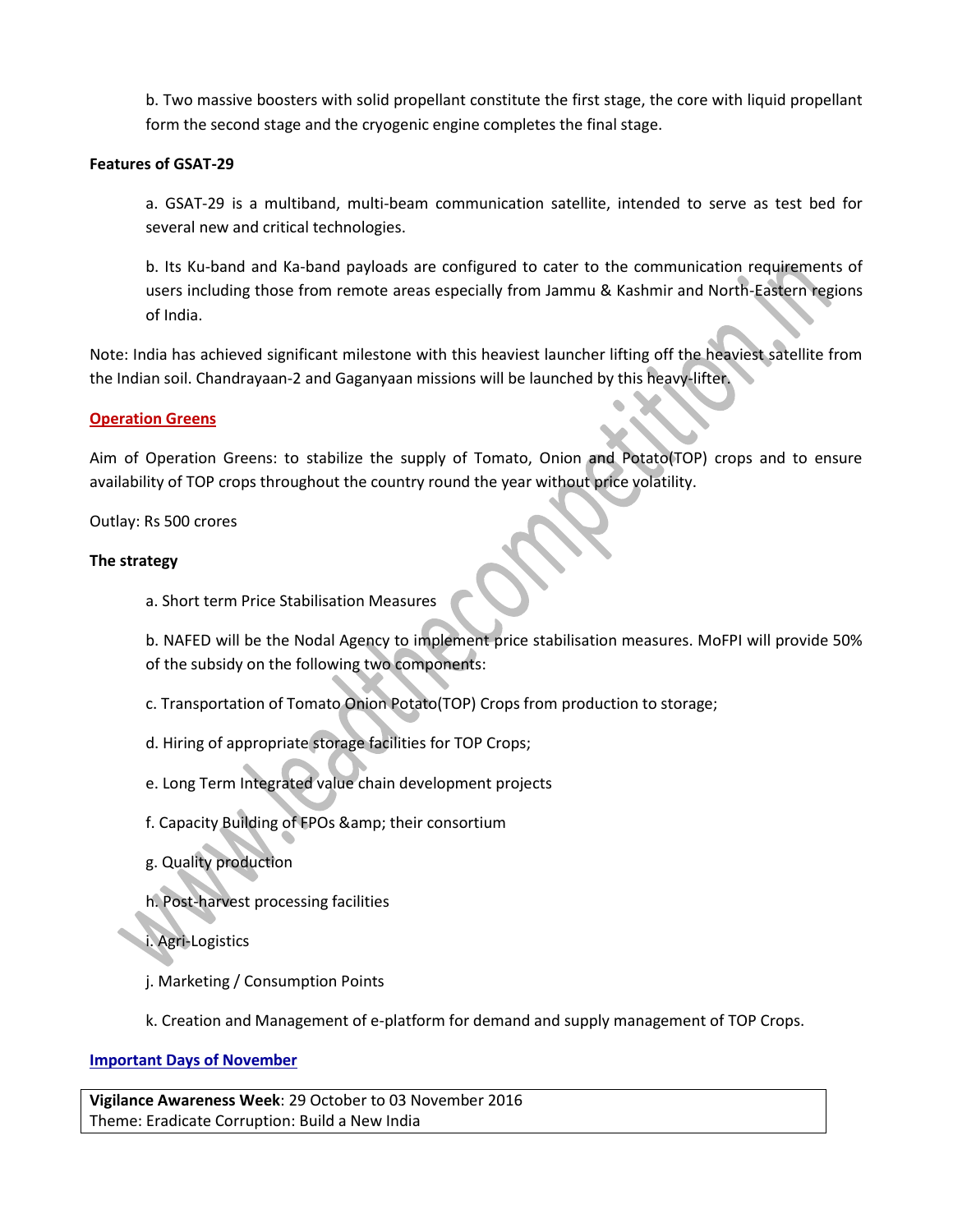| World Tsunami Awareness Day: 05 November 2017                                                      |  |  |
|----------------------------------------------------------------------------------------------------|--|--|
| Designated by: United Nations General Assembly                                                     |  |  |
| First Observed in: 2016                                                                            |  |  |
| World Science Day for Peace and Development: 10 November                                           |  |  |
| Designated by: UNESCO                                                                              |  |  |
| Theme: Science, a Human Right                                                                      |  |  |
| First Observed in: 2001                                                                            |  |  |
|                                                                                                    |  |  |
| World Pneumonia Day: 12 November                                                                   |  |  |
| Designated by: WHO                                                                                 |  |  |
| Theme: Stop Pneumonia: 10 years of progress and the path forward                                   |  |  |
| First Observed in: 2009                                                                            |  |  |
| World Diabetes Day: 14 November                                                                    |  |  |
| Designated by : International Diabetes Federation                                                  |  |  |
| Theme: The Family and Diabetes                                                                     |  |  |
| First Observed in: 1991 by IDF, adopted by UN in 2006                                              |  |  |
| <b>International Day for Tolerance: 16 November</b>                                                |  |  |
| Designated by: United Nations General Assembly                                                     |  |  |
| First observed in: 1995                                                                            |  |  |
| The UNESCO-Madanjeet Singh Prize for the Promotion of Tolerance and Non-Violence awarded every     |  |  |
| two years on the occasion has been awarded to social entrepreneur and film maker Manon Barbeau and |  |  |
| the Coexist Initiative, a non-profit organisation of Kenya                                         |  |  |
| World Philosophy Day: (3rd Thursday of Nov) 16 November                                            |  |  |
| Designated by: UNESCO                                                                              |  |  |
| First Observed in: 2002                                                                            |  |  |
| World Toilet Day: 19 November                                                                      |  |  |
| Designated by: World Toilet Organisation                                                           |  |  |
| Theme: When Nature Calls                                                                           |  |  |
| First Observed in: 2001 by World Toilet Organisation and accepted by UN in 2013                    |  |  |
|                                                                                                    |  |  |
| Universal Childrens' Day: 20 November                                                              |  |  |
| Designated by: UN General Assembly                                                                 |  |  |
| Theme: Children are taking over and turning the world blue                                         |  |  |
| Day established in: 1954                                                                           |  |  |
| <b>World Television Day: 21 November</b>                                                           |  |  |
| Designated by : UN General Assembly                                                                |  |  |
| Day established in: 1997                                                                           |  |  |
| World Fisheries Day: 21 November                                                                   |  |  |
| Designated by: World Fisheries Forum                                                               |  |  |
| Theme in India: 2022 Ka Hai SapnaKisan Ki Aay Ho Dugna - Sankalp Se Siddhi                         |  |  |
| First Observed in: 1997                                                                            |  |  |
| International Day for Elimination of Violence against Women: 25 November                           |  |  |
| Designated by: United Nations General Assembly                                                     |  |  |
| Theme: Orange the World: #HearMeToo                                                                |  |  |
| First Observed in: 2000                                                                            |  |  |
|                                                                                                    |  |  |
| National Milk Day: 26 November                                                                     |  |  |
| Designated by : Indian Dairy Association                                                           |  |  |
| Occasion: Birth anniversary of Dr. Verghese Kurien                                                 |  |  |
| First Observed in: 2014                                                                            |  |  |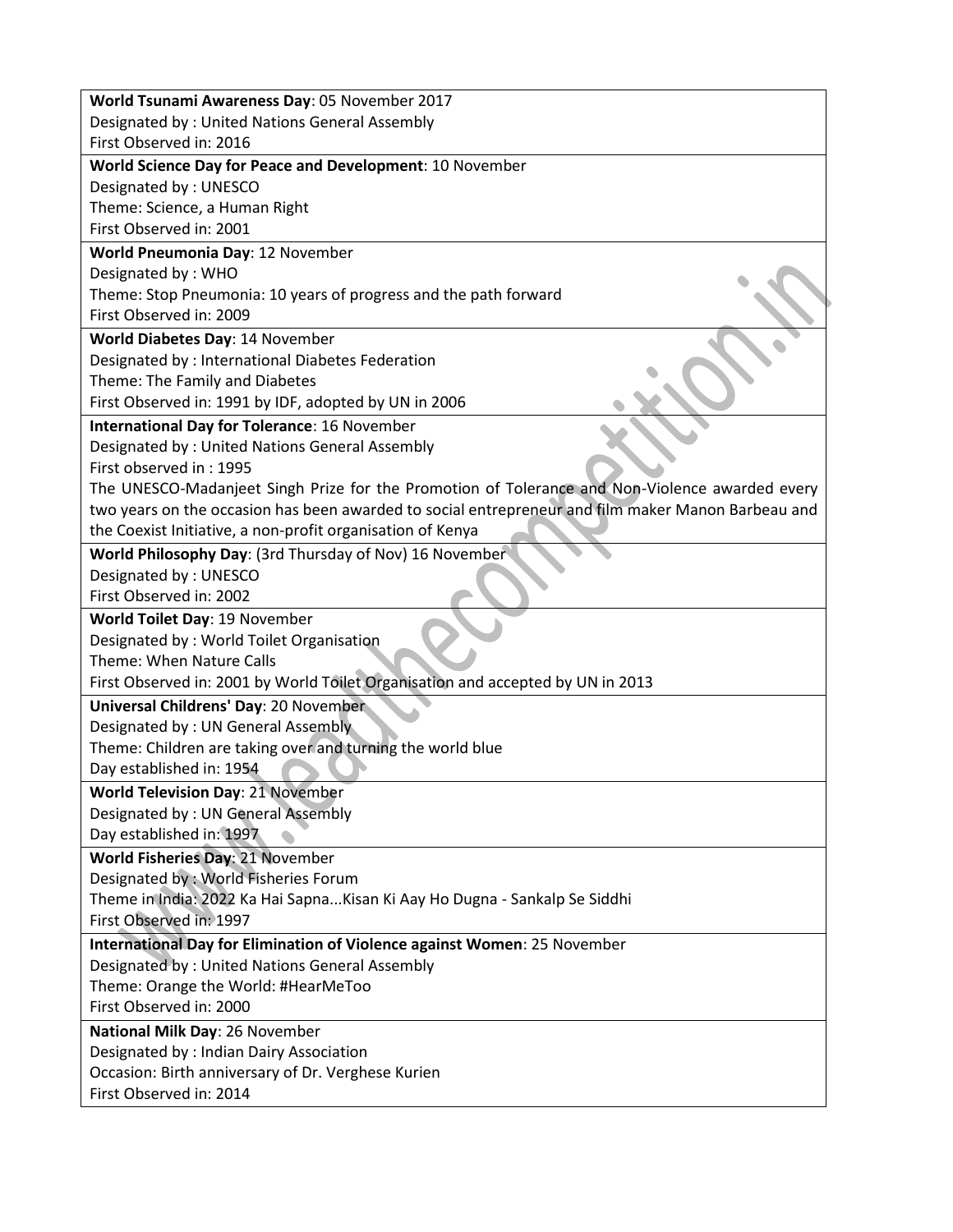### **Launch of PSLV -C43**

Launched by: ISRO

Launched from: Satish Dhawan Space Centre (SDSC)

Launch date: 29 Nov 2018

**Main satellite launched**: India's Hyper-Spectral Imaging Satellite (**HysIS**). HysIS is an earth observation satellite built around ISRO's Mini Satellite2 (IMS-2) bus weighing about 380kg. The mission life of the satellite is five years.

Other satellites launched: One micro and 29 nano-satellites from eight countries, including Australia (1), Canada (1), Columbia (1), Finland (1), Malaysia (1), Netherlands (1), Spain (1) and USA (23).

**49th International Film Festival of India**

Venue: Goa

Opening and Closing Ceremony held at: **Shyama Prasad Mukherjee Stadium**

Opening Film: **Aspern Papers** (UK/Germany)

Opening film of Indian Panorama: **Kharvas**

Closing Film: **Sealed Lips** (Germany)

Best Film (Golden Peacock) Award: **Donbass** directed by Sergei Loznitsa (Ukraine)

Best Director Award (Silver Peacock): **Lijo Jose Pellissery** for Ee.Ma.Yau (India-Malayalam)

Best Actor (Male) (Silver Peacock): **Chemban Vinod** for Ee.Ma.Yau

Best Actor (Female) (Silver Peacock): **Anastasiia Pustovit** for When the Trees Fall (Ukraine)

Special Jury Award (Silver Peacock): **Milko Lazarov** for Aga (Germany)

Best Debut Feature Film of a Director: **Alberto Monteras II** for Respeto (Philippines)

The ICFT –UNESCO Gandhi Medal: **Walking with the Wind** directed by Praveen Morchhale (India-Ladakhi)

Special Award for his Lifetime Contribution to Cinema: **Salim Khan**

**Women's World Twenty 20**

Held from 09 to 24 November 2018

Host: West Indies

Winners: **Australia**

Runners-up: England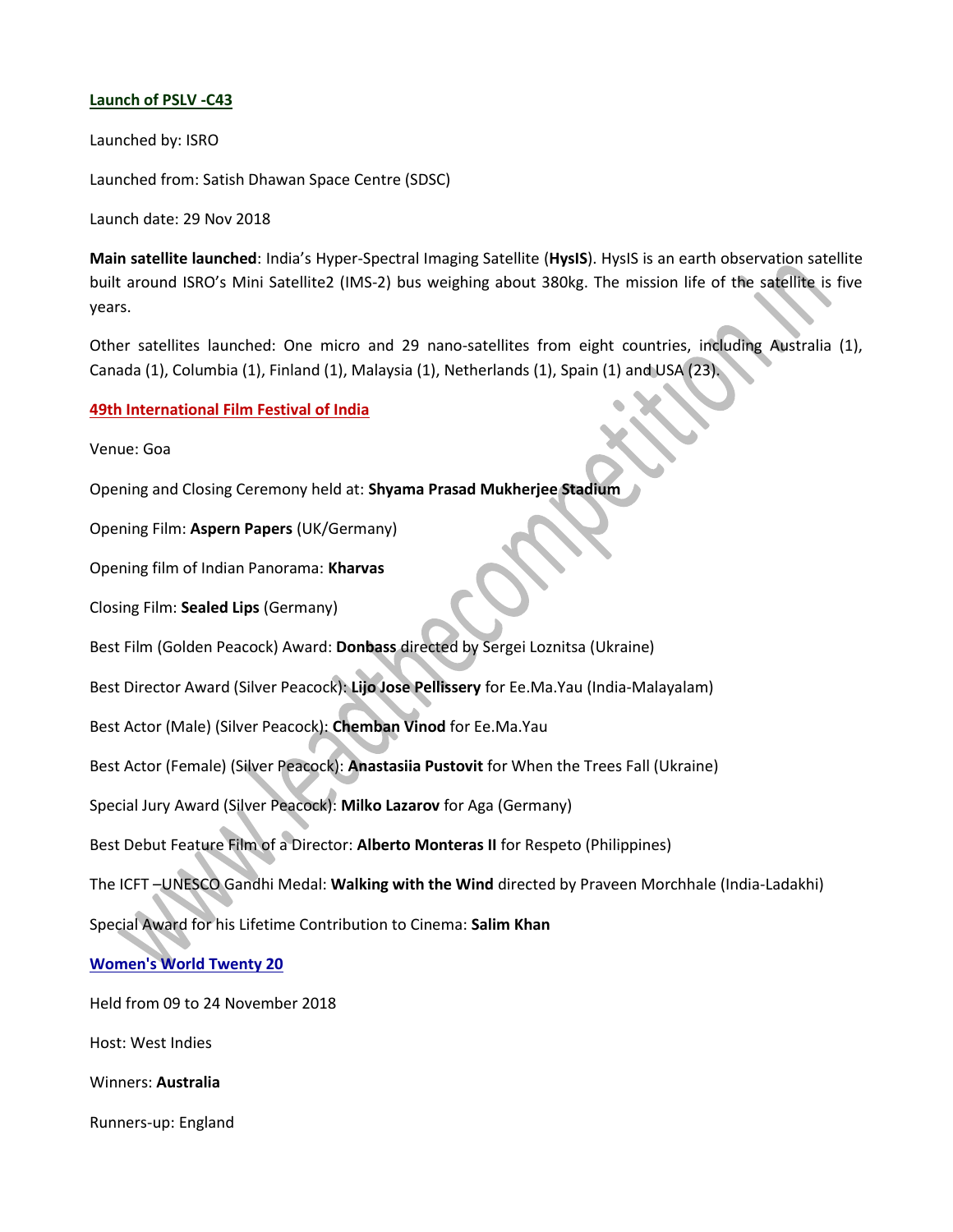Player of the series and most runs: **Alyssa Healy** (Australia)

India lost to England in the semi-finals

The captain of Indian team was Harmanpreet Kaur

## **PAiSA**

## PAiSA - **Portal for Affordable Credit and Interest Subvention Access**

It is a centralized electronic platform for processing interest subvention on bank loans to beneficiaries under Deendayal Antyodaya Yojana – National Urban Livelihoods Mission (DAY-NULM) launched by the Central Govt.

The web platform has been designed and developed by Allahabad Bank which is the Nodal bank.

All 35 states / UTs & amp; all scheduled commercial banks, RRBs and Cooperative Banks are expected to be on board the PAiSA portal the year end.

## **Qaumi Ekta Week (National Integration Week)**

From 19 to 25 November 2018

Programme

November 19, 2018 : **National Integration Day**

November 20, 2018 : **Welfare of Minorities Day**

November 21, 2018 : **Linguistic Harmony Day**

November 22, 2018 : **Weaker Sections Day**

November 23, 2018 : **Cultural Unity Day**

November 24, 2018 : **Women's Day**

November 25, 2018 : **Conservation Day**

## **Leasing out of airports**

The Union Cabinet chaired by the Prime Minister Shri Narendra Modi has approved the leasing out of six airports of AAI viz.

- 1. Ahmedabad,
- 2. Jaipur,
- 3. Lucknow,
- 4. Guwahati,
- 5. Thiruvananthapuram and